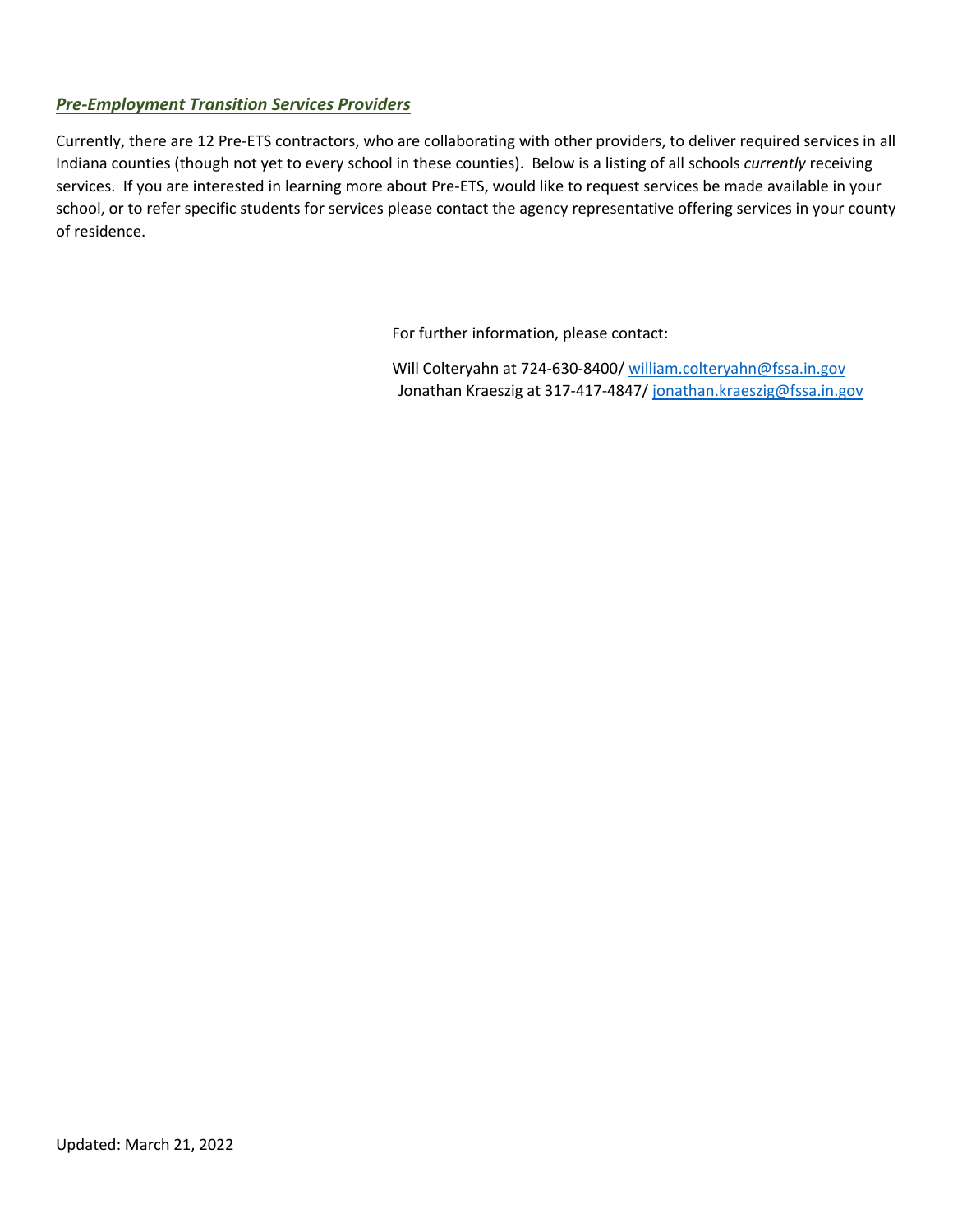*Bona Vista Contact: Meredith Freeman, [mrfreeman@bonavista.org](mailto:mrfreeman@bonavista.org)*

*(secondary contact: Chris Lowry[, clowry@bonavista.org\)](mailto:clowry@bonavista.org)* 

*A collaboration among Carey Services, Hopewell, Hillcroft, Meridian Services, and The ARC of Wabash County.* 

| Counties                                               | <b>Schools</b>                       |                               |
|--------------------------------------------------------|--------------------------------------|-------------------------------|
| Bartholomew<br>$\bullet$                               | Alexandria-Monroe H.S.               | North Manchester H.S.         |
| <b>Blackford</b><br>$\bullet$                          | Anderson H.S.                        | Northfield Jr.-Sr. H.S.       |
| <b>Davies</b><br>$\bullet$                             | Bar Reeve H.S.                       | Northwestern Sr. H.S.         |
| Delaware*                                              | Blackford H.S.                       | Oak Hill H.S.                 |
| Grant                                                  | Bloomfield Jr.-Sr. H.S.              | Pendleton Heights H.S.        |
| Greene                                                 | <b>Blue River Valley Schools</b>     | Peru H.S.                     |
| Henry*<br>$\bullet$                                    | <b>Burris Laboratory School</b>      | Sandy Creek Christian Academy |
| Howard*                                                | Columbus Signature Academy (CSA) New | Seymour Sr. H.S.              |
| Jackson<br>$\bullet$                                   | Tech H.S.                            | Shenandoah H.S.               |
| Madison                                                | Daleville Jr.-Sr. H.S.               | Southwood Jr.-Sr. H.S.        |
| Martin<br>$\bullet$                                    | Delta H.S.                           | Sullivan H.S.                 |
| Miami*<br>$\bullet$                                    | Eastbrook H.S.                       | Taylor H.S.                   |
| Sullivan<br>$\bullet$                                  | Elwood Jr.-Sr. H.S.                  | Temple Christian School       |
|                                                        | Frankton - Lapel Alternative School  | The Crossing School - Kokomo  |
| Tipton<br>Wabash                                       | Frankton Jr.-Sr. H.S.                | The Excel Center - Muncie     |
|                                                        | Hauser Jr.-Sr. H.S.                  | The Excel Center Kokomo       |
|                                                        | Indiana Connections Academy          | Tipton H.S.                   |
|                                                        | Ivy Tech-Muncie Campus               | Wabash H.S.                   |
|                                                        | Kokomo H.S.                          | Wapahani H.S.                 |
|                                                        | Lakeview Christian School            | Washington H.S.               |
|                                                        | Lapel Middle School                  | Western H.S.                  |
|                                                        | Lapel Sr. H.S.                       | White River Valley H.S.       |
|                                                        | Liberty Christian Academy            | White's Jr.-Sr. H.S.          |
|                                                        | Loogootee H.S.                       | Yorktown H.S.                 |
| Delaware, Henry, Howard                                | Maconaquah H.S.                      |                               |
| and Miami Counties are<br>dually covered by Bona Vista | Madison-Grant Jr./Sr. H.S.           |                               |
| and PQC. For more                                      | Marion H.S.                          |                               |
| information about PQC                                  | Mississinewa H.S.                    |                               |
| contact Charrisse Walker,                              | Muncie Central H.S.                  |                               |
| cwalker@pqcworks.com                                   | North Daviess Jr.-Sr. H.S.           |                               |

*Easter Seals ARC of NE Indiana Contact: Stacey Duell, [sduell@esarc.org](mailto:sduell@esarc.org)*

*(secondary contact: Thomas Summerville[, tsummerville@esarc.org\)](mailto:tsummerville@esarc.org)*

*A collaboration among Noble, Arc Opportunities of Lagrange County.*

| Counties                       | <b>Schools</b>              |
|--------------------------------|-----------------------------|
| Allen*                         | <b>Anthis Career Center</b> |
| LaGrange<br>$\bullet$          | Bishop Luers H.S.           |
| Whitley*                       | Carroll H.S.                |
|                                | Churubusco Jr.-Sr. H.S.     |
| Allen County is dually covered | Columbia City H.S.          |
| by Easterseals ARC of NE       | Homestead Sr. H.S.          |
| Indiana and GAP-LOCC. For      | North Side H.S.             |

Updated: March 21, 2022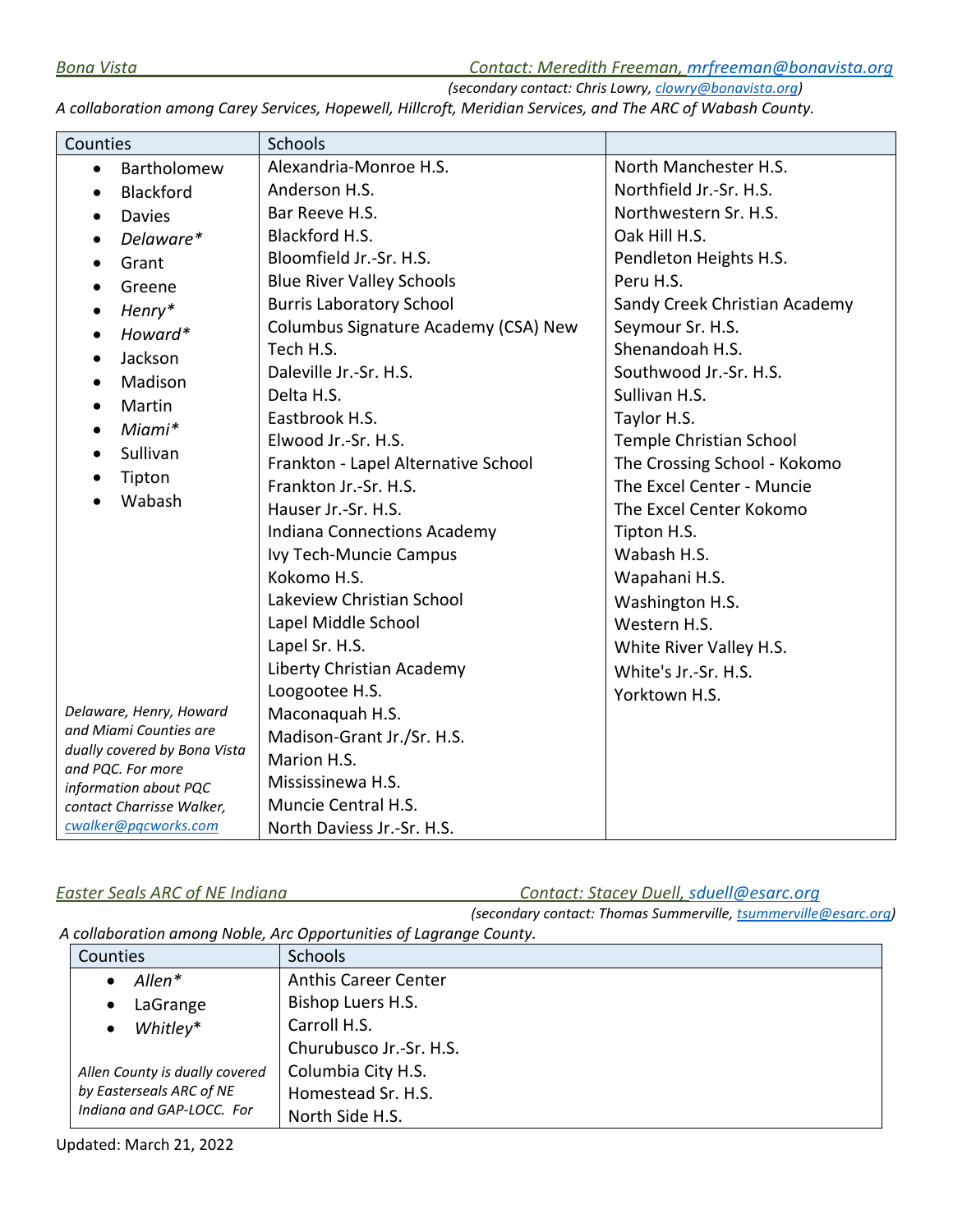| more information about GAP-                                                                                                                                | Northrop H.S.        |
|------------------------------------------------------------------------------------------------------------------------------------------------------------|----------------------|
| LOCC contact Kathleen Savich,                                                                                                                              | R Nelson Snider H.S. |
| kathie.savich@oppent.org                                                                                                                                   | South Side H.S.      |
| Whitley County is dually<br>covered by Easterseals ARC<br>and PEAK. For more<br>information about PEAK<br>contact Faith Jones,<br>fiones@PEAKcommunity.com | Wayne H.S.           |

# *Central Indiana Collaborative Contact: Karen Papp, [kpapp@eastersealscrossroads.org](mailto:kpapp@eastersealscrossroads.org)*

*(secondary contact: Bruce Schnaith, [bschnaith@eastersealscrossroads.org\)](mailto:bschnaith@eastersealscrossroads.org)* 

*A collaboration among Ability Service ASI, Adult & Child, ARC of Greater Boone County, Bosma Enterprises, C.A.R.S., Easterseals Crossroads, Noble, Shares Inc., Sycamore Services, Tangram , Wabash Center*

| Counties                          | Schools                       |                                 |
|-----------------------------------|-------------------------------|---------------------------------|
| Boone                             | Arsenal Technical H.S.        | McCutcheon H.S.                 |
| Clay                              | Attica Jr.-Sr. H.S.           | Midwest Academy                 |
| Clinton<br>$\bullet$              | Avon H.S.                     | Monrovia H.S.                   |
| Fountain<br>$\bullet$             | Beech Grove Sr. H.S.          | Mooresville H.S.                |
|                                   | Ben Davis H.S.                | Morristown Jr.-Sr. H.S.         |
| Hamilton<br>$\bullet$             | Ben Davis Ninth Grade Center  | Mt Vernon H.S.                  |
| Hancock                           | Bethesda Christian School     | New Palestine H.S.              |
| <b>Hendricks</b>                  | Brownsburg H.S.               | Noblesville H.S.                |
| Johnson<br>$\bullet$              | Carmel H.S.                   | North Central H.S.              |
| Marion<br>$\bullet$               | Cascade Sr. H.S.              | North Montgomery H.S.           |
| Montgomery                        | Center Grove H.S.             | North Putnam Sr. H.S.           |
| Morgan                            | Centerville H.S.              | North Vermillion H.S.           |
| Parke                             | Clinton Central H.S.          | Northeastern Jr.-Sr. H.S.       |
|                                   | Clinton Prairie H.S.          | Options Charter School - Carmel |
| Putnam<br>$\bullet$               | Cloverdale H.S.               | Options Charter School -        |
| Rush<br>$\bullet$                 | Covington Jr.-Sr. H.S.        | Noblesville                     |
| Shelby<br>$\bullet$               | Crawfordsville H.S.           | Parke Heritage Middle/H.S.      |
| Tippecanoe<br>$\bullet$           | Damar Charter Academy         | Perry Meridian H.S.             |
| Vermillion*                       | Danville Community H.S.       | Pike H.S.                       |
| Warren                            | Decatur Central H.S.          | Plainfield H.S.                 |
| Wayne                             | Eastern Hancock H.S.          | Richmond H.S.                   |
| *Vermillion County is dually      | Edinburgh H.S.                | Riverton Parke Jr.-Sr. H.S.     |
| shared by the Central Indiana     | Eminence Jr.-Sr. H.S.         | Roncalli H.S.                   |
| Collaborative (CIC) and Sycamore  | Fishers H.S.                  | Rossville H.S.                  |
| Services. CIC serves North        | Fountain Central Jr.-Sr. H.S. | Rushville Consolidated H.S.     |
| Vermillion HS in this county. For | Frankfort H.S.                | Sanders School                  |
| more information about            | Franklin Central H.S.         | Seeger Memorial Jr.-Sr. H.S.    |
| Sycamore Services, contact Patti  | Franklin Community H.S.       | Shelbyville Sr. H.S.            |
| Sebanc at                         | Greencastle Sr. H.S.          | Sheridan H.S.                   |
| pssebanc@sycamoreservices.com     | Greenfield-Central H.S.       | Shortridge H.S.                 |
|                                   | Greenwood Community H.S.      | South Putnam H.S.               |
|                                   | Hagerstown H.S.               | Southmont H.S.                  |
|                                   | Hamilton Heights H.S.         | Southmont Sr. H.S.              |
|                                   | Hamilton Southeastern H.S.    | Southport H.S.                  |
|                                   | Heritage Christian School     | Southwestern H.S.               |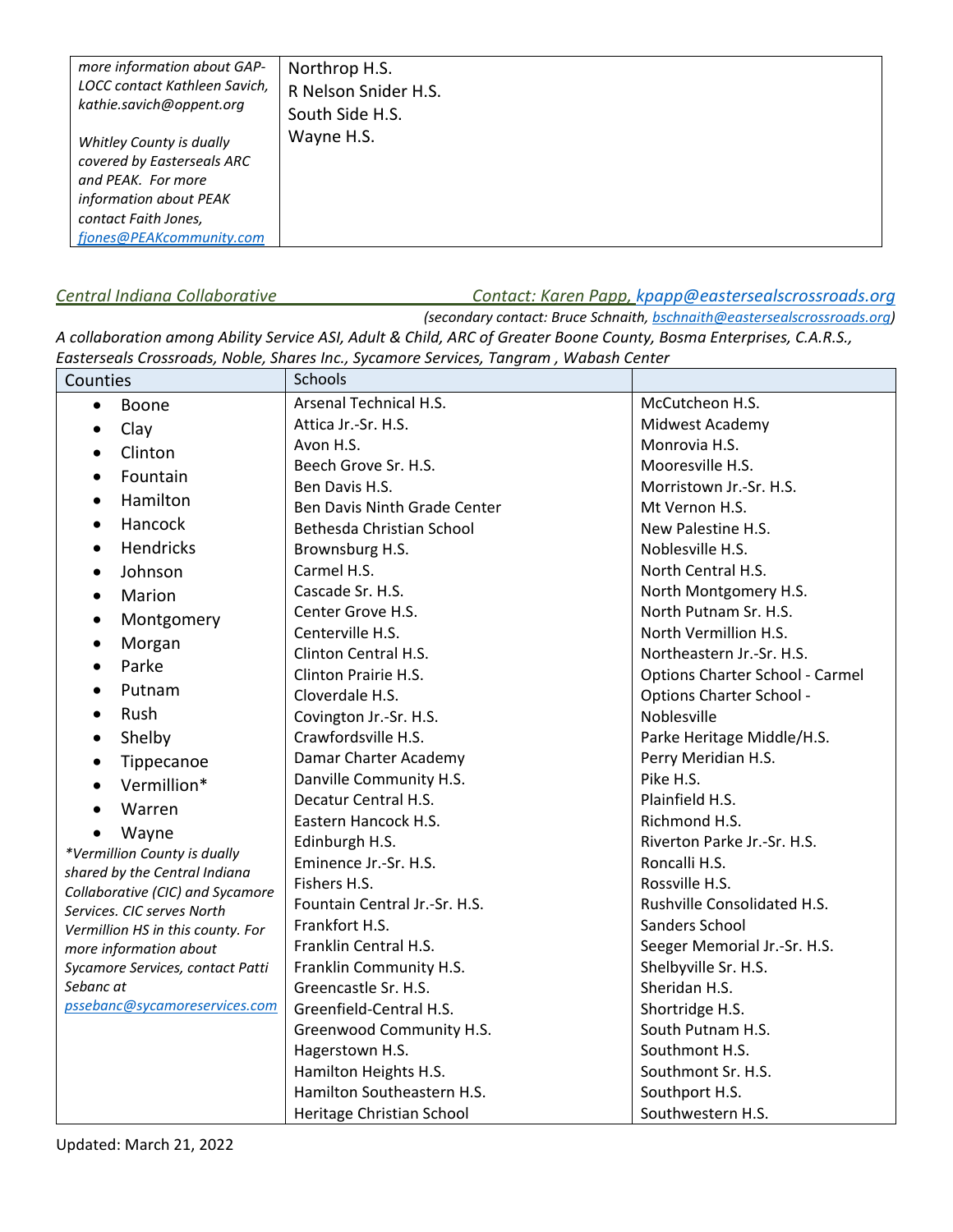| Indian Creek Sr. H.S.              | Speedway Sr. H.S.           |
|------------------------------------|-----------------------------|
| <b>Indiana Connections Academy</b> | Triton Central H.S.         |
| Indiana Connections Career Academy | Tri-West Sr. H.S.           |
| Indiana School for the Blind & VI  | Waldron Jr.-Sr. H.S.        |
| Jefferson H.S.                     | Warren Central H.S.         |
| Lawrence Central H.S.              | West Lafayette Jr.-Sr. H.S. |
| Lawrence North H.S.                | Western Boone Jr.-Sr. H.S.  |
| Lebanon H.S.                       | Westfield H.S.              |
| Lighthouse Academy South           | Whiteland Community H.S.    |
| Lincoln H.S.                       | William Henry Harrison H.S. |
| Martinsville H.S.                  | Zionsville Community H.S.   |

## *GAP-LOCC Contact: Kathie Parks, [kathleen.parks@oppent.org](mailto:kathleen.parks@oppent.org)*

*(secondary contact: Kimberlee Remer, [Kimberlee.remer@oppent.org\)](mailto:Kimberlee.remer@oppent.org)* 

*A collaboration among Opportunity Enterprises, Goodwill Industries of NE Indiana, Pathfinder, Park Center, Logan Community Resources, and Corvilla.*

| Counties                          | <b>Schools</b>                            |                              |
|-----------------------------------|-------------------------------------------|------------------------------|
| Allen*<br>$\bullet$               | <b>AK Smith Center</b>                    | Munster H.S.                 |
| DeKalb<br>$\bullet$               | Angola H.S.                               | New Haven H.S.               |
| Elkhart<br>$\bullet$              | <b>Barker Middle School</b>               | New Prairie H.S.             |
| Huntington<br>$\bullet$           | Boone Grove H.S.                          | North Wood H.S.              |
| Lake*<br>$\bullet$                | Career Academy H.S.                       | Northridge H.S.              |
| LaPorte<br>$\bullet$              | Chesterton Sr. H.S.                       | NW Indiana Special Ed. Coop. |
| Noble<br>$\bullet$                | Concord Community H.S.                    | Penn H.S.                    |
| Porter<br>$\bullet$               | <b>Crossroad Academy</b>                  | Penn Young Adult Program     |
| St. Joseph*<br>$\bullet$          | Decatur Central H.S.                      | Portage H.S.                 |
| Steuben                           | DeKalb H.S.                               | Porter County Career Center  |
|                                   | Eagle Park                                | River Forest H.S.            |
|                                   | <b>East Allen Alternative</b>             | School City of Whitley       |
|                                   | East Noble H.S.                           | South Central Jr-Sr H.S.     |
|                                   | Eastside Junior-Sr. H.S.                  | Studebaker Center            |
|                                   | <b>ECSEC Young Adult Program</b>          | Thea Bowman Leadership       |
|                                   | Elkhart Central H.S.                      | Academy                      |
|                                   | Elkhart Memorial H.S.                     | Thomas A Edison Jr-Sr H.S.   |
|                                   | Fairfield Jr-Sr H.S.                      | Tri-Creek (Lowell H.S.)      |
|                                   | Fremont H.S.                              | <b>Unity School</b>          |
|                                   | Garrett H.S.                              | Valparaiso H.S.              |
|                                   | George Rogers Clark H.S.                  | Victory Christian Academy    |
|                                   | Goshen H.S.                               | Warsaw Community H.S.        |
|                                   | Griffith H.S.                             | Washington H.S.              |
|                                   | Hanover Central H.S.                      | West Side Leadership Academy |
|                                   | Hebron H.S.                               | Westville H.S.               |
|                                   | Heritage Jr/Sr H.S.                       | Wheeler H.S.                 |
|                                   | Highland H.S.                             | Whiting H.S.                 |
|                                   | Hobart H.S.                               | Woodlan Jr/Sr H.S.           |
| Allen County is dually covered by | Huntington North H.S.                     |                              |
| Easterseals ARC of NE Indiana     | <b>Indiana Connections Career Academy</b> |                              |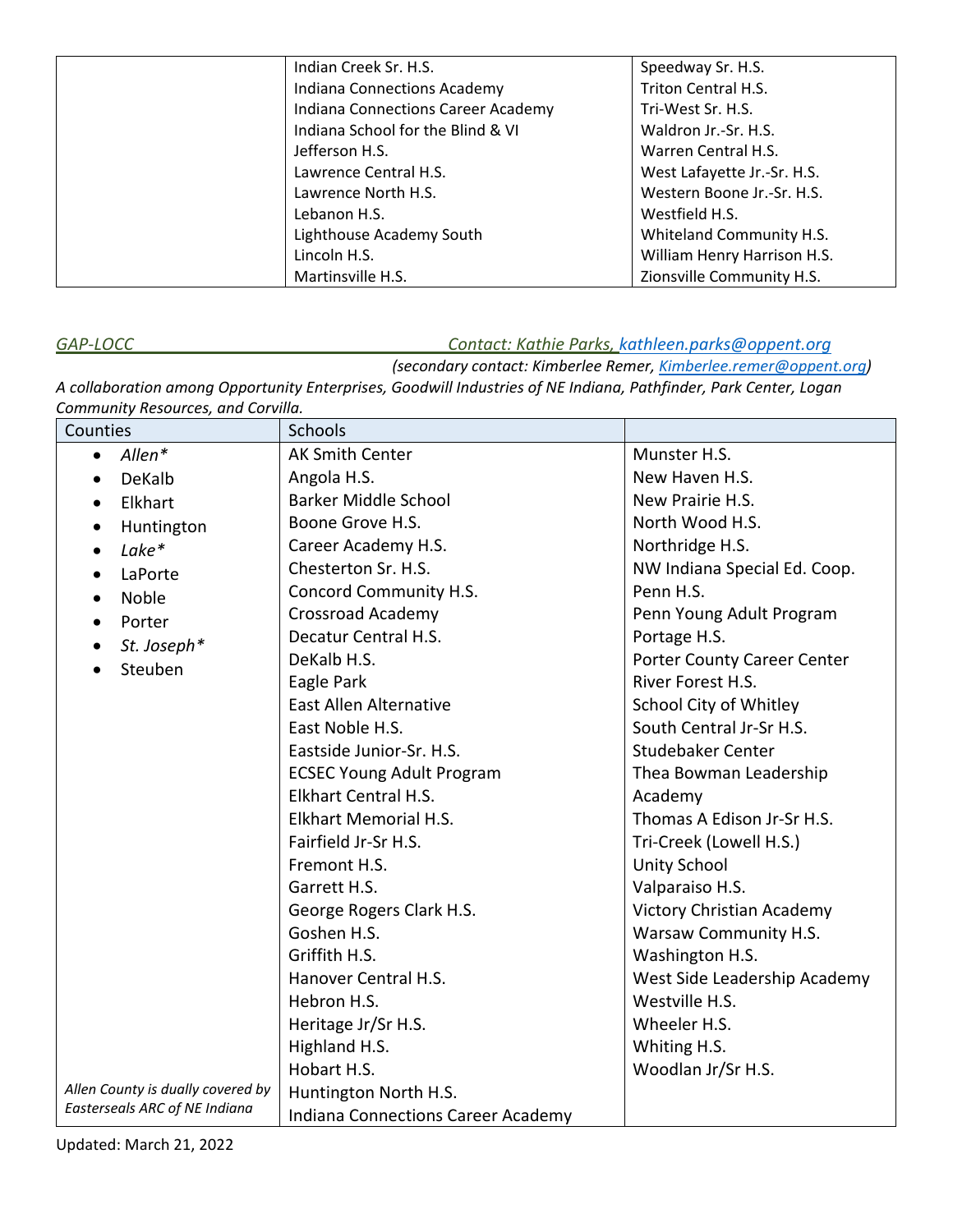| and GAP-LOCC. For more<br>information about Easterseals<br>ARC of NE Indiana contact Susan<br>Konopacki,<br>skonopacki@esarc.org.                  | Jimtown H.S.<br>Kouts Middle/H.S.<br>Krueger Middle School<br>LaCrosse School<br>Lake Central H.S. |  |
|----------------------------------------------------------------------------------------------------------------------------------------------------|----------------------------------------------------------------------------------------------------|--|
| Lake is dually covered by PCG<br>and GAP-LOCC. For more<br>information about PCG contact<br>Amy Howie, <i>ahowie@pcqus.com</i>                     | Lake Ridge New Tech<br>LaPorte H.S.<br>Leo Junior/Sr. H.<br>Merrillville                           |  |
| St. Joseph County is dually<br>covered by GAP-LOCC and PQC.<br>For more information about PQC<br>contact Charrisse Walker,<br>cwalker@pqcworks.com | Michigan City H.S.<br>Morgan Township Middle/H.S.                                                  |  |

*HANDS in Autism Contact: Tiffany Neal, PhD, [nealtiff@iupui.edu](mailto:nealtiff@iupui.edu)* 

*(Secondary contact Naomi Swiezy, PhD, HSPP [nswiezy@iupui.edu\)](mailto:nswiezy@iupui.edu) A state-wide training and resource center that has the ability to offer their services to a wide range of students throughout Indiana.* 

Service options available through HANDS span the five Pre-ETS service categories with the service type being matched to the individual student, family/caregiver and setting needs and preferences or interests with services types noted as follows:

- **Individual services** Services include one to one work with a HANDS trainer(s) specific to individual goal areas. Individuals may have work to complete between sessions with scheduled times to check in with HANDS trainers on a weekly or biweekly basis based upon expressed availability and/or need.
- **Small group sessions** Small groups, comprised of up to 6 individuals, will center around monthly topics. Groups will be conducted across up to 4 sessions with individuals being expected to attend one session a week across a series of 3-4 weeks.
- **Internships** Internships provide meaningful opportunities to engage within live or simulated work-based learning activities across up to 52 sessions or a 10-month period. Internships are facilitated through the HANDSmade™ program, a collaborative partnership between Riley Hospital for Children at IU Health, IUPUI, IU School of Medicine, and the HANDS in Autism® Center.
- **Multi-day sessions** Individuals and parents/caregivers can express interest in participating within 3-day sessions that provide focused opportunity to learn, apply, and implement skills or areas noted for that session.

Expanded options are accessible for students who are able to attend or engage in services onsite at the HANDS in Autism® Center located on the campuses of the IU School of Medicine, IUPUI, IU Health, and Riley Hospital for Children at IU Health; however, virtual and onsite options are amenable to students accessing services remotely or in other regional areas within Indiana.

*IN\* SOURCE Contact: [youthteam@insource.org](mailto:youthteam@insource.org)* 

*A state-wide collaborative providing specialized Pre-ETS activities.*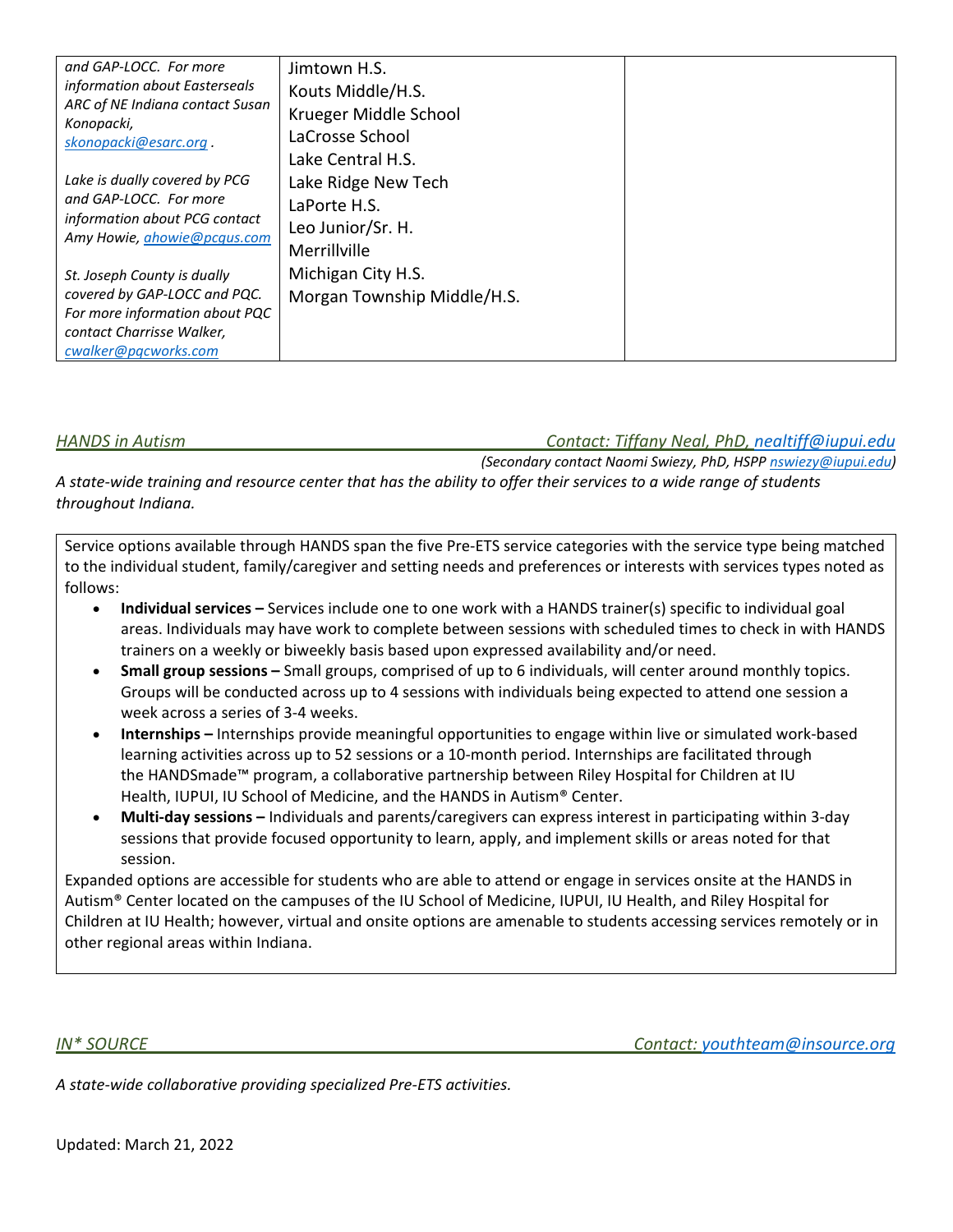The mission of IN\*SOURCE is to provide parents, families, individuals & service providers in the state of Indiana the information & training necessary to help assure effective educational programs & appropriate services for individuals with disabilities. IN\*SOURCE is able to serve students throughout the state with short-term, time-limited Pre-ETS activities in collaboration with other Pre-ETS providers. The IN\*SOURCE Pre-ETS Family Employment Awareness Training program as well as the IN\*SOURCE self-advocacy training can stand alone by providing required services or be provided in addition to existing Pre-ETS programming which will not impact existing Pre-ETS services. IN\*SOURCE is dedicated to partnering with providers and schools to serve students that may not have access to Pre-ETS or to help serve students that may need additional resources or supports within existing Pre-ETS programming. To learn more about IN\*SOURCE, please visit their website at www.insource.org

### *New Horizons Contact: Holly Rosenbarger, [hrosenbarger@nhrinc.org](mailto:hrosenbarger@nhrinc.org)*

|                                                                                                                         |                                                                                                                                                                                                                                                                                                      | (secondary contact: Jimmy Ryan, Jryan@nhrinc.org) |
|-------------------------------------------------------------------------------------------------------------------------|------------------------------------------------------------------------------------------------------------------------------------------------------------------------------------------------------------------------------------------------------------------------------------------------------|---------------------------------------------------|
| Counties                                                                                                                | <b>Schools</b>                                                                                                                                                                                                                                                                                       |                                                   |
| Dearborn<br>$\bullet$<br>Decatur<br>Fayette<br>٠<br>Franklin<br>$\bullet$<br><b>Jennings</b><br>Ohio<br>Ripley<br>Union | Batesville H.S.<br>Connersville Sr. H.S.<br>East Central H.S.<br><b>Franklin County High</b><br>Greensburg Community H.S.<br>Jac-Cen-Del MS/H.S.<br>Jennings County HS<br>Jennings County Middle School<br>Lawrenceburg H.S.<br>Milan H.S.<br>North Decatur Jr.-Sr. H.S.<br><b>Oldenburg Academy</b> |                                                   |
|                                                                                                                         | Rising Sun H.S.<br>South Dearborn H.S.<br>South Decatur Jr.-Sr. H.S.<br>South Ripley H.S.<br>Union County H.S.                                                                                                                                                                                       |                                                   |

*PEAK Contact: Faith Jones, [fjones@peakcommunity.com](mailto:fjones@peakcommunity.com)* 

*(secondary contact: Patrick Wilson, [pwilson@peakcommunity.com\)](mailto:pwilson@peakcommunity.com)* 

*A collaboration with Cardinal Services.*

| <b>Counties</b>       | <b>Schools</b>            |
|-----------------------|---------------------------|
| Carroll<br>$\bullet$  | Argos Community H.S.      |
| Cass<br>$\bullet$     | Bremen Sr. H.S.           |
| Fulton<br>$\bullet$   | Carroll Sr. H.S.          |
| Marshall<br>$\bullet$ | Caston Jr.-Sr. H.S.       |
| Starke<br>$\bullet$   | Culver H.S.               |
| White*<br>$\bullet$   | Delphi Community H.S.     |
|                       | Knox Community H.S.       |
|                       | Lewis Cass H.S.           |
|                       | Logansport Community H.S. |
|                       | North Judson              |
|                       | Oregon-Davis Jr.-Sr. H.S. |

Updated: March 21, 2022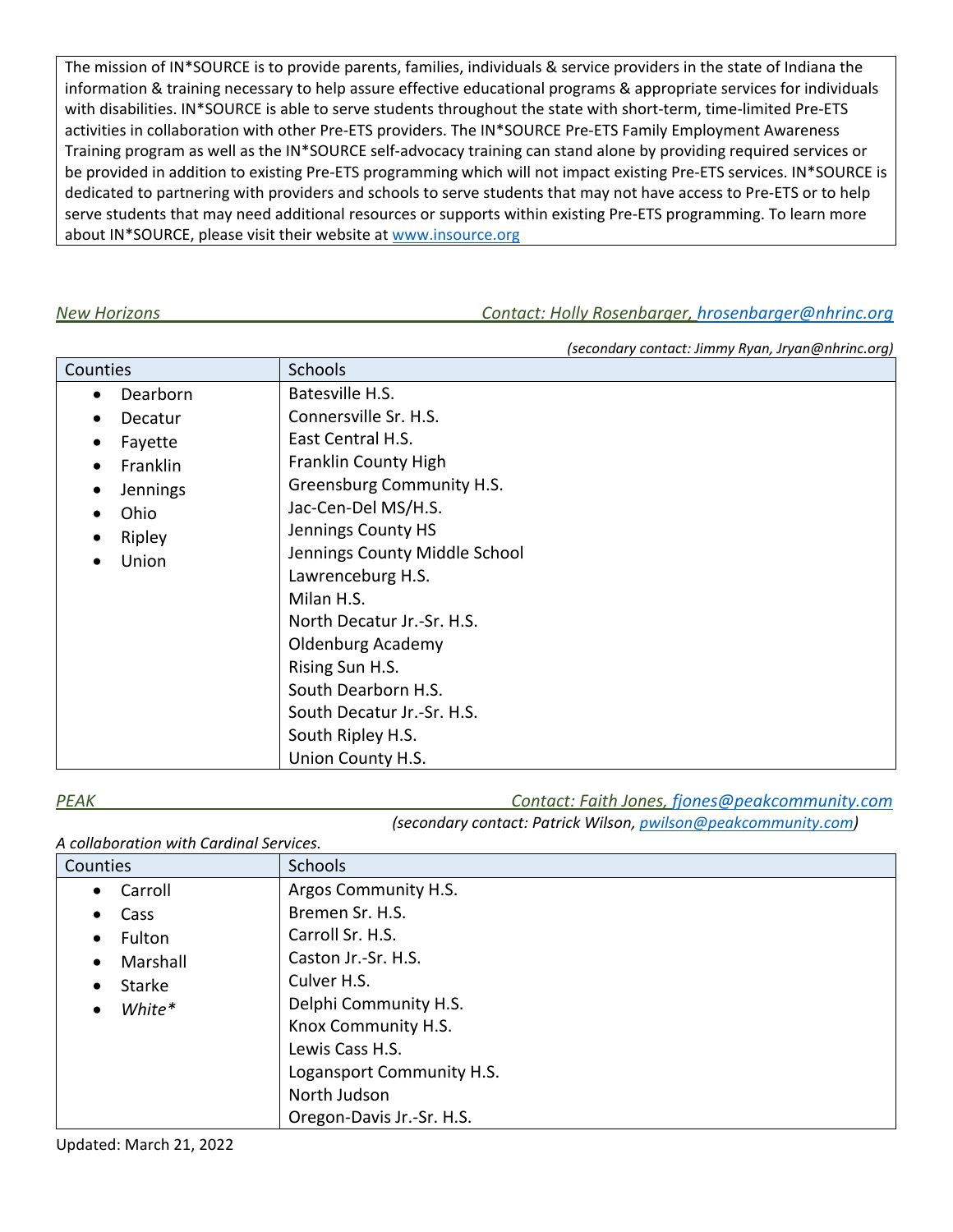| White County is dually covered                     | Plymouth Community H.S.  |
|----------------------------------------------------|--------------------------|
| by PQC and PEAK. For more                          | Rochester Community H.S. |
| information about PEAK contact<br>Charisse Walker, | Triton Jr.-Sr. H.S.      |
| cwalker@pqcworks.com                               | Twin Lakes Sr. H.S.      |

# *Prairie Quest Consulting (PQC)*

# *Contact: Charrisse Walker, [cwalker@pqcworks.com](mailto:cwalker@pqcworks.com)*

| A collaboration with Park Center                                                                                                                                                                                                                                                        | (secondary contact: Stacey Smith Stacey@pgcworks.com)                                                                                                                                                                                                                                                                                                                                                                                                                                                                                                                                                                                                                                                                                                                                                                                                                                                                                                                                                                                                                                 |
|-----------------------------------------------------------------------------------------------------------------------------------------------------------------------------------------------------------------------------------------------------------------------------------------|---------------------------------------------------------------------------------------------------------------------------------------------------------------------------------------------------------------------------------------------------------------------------------------------------------------------------------------------------------------------------------------------------------------------------------------------------------------------------------------------------------------------------------------------------------------------------------------------------------------------------------------------------------------------------------------------------------------------------------------------------------------------------------------------------------------------------------------------------------------------------------------------------------------------------------------------------------------------------------------------------------------------------------------------------------------------------------------|
| Counties                                                                                                                                                                                                                                                                                | Schools                                                                                                                                                                                                                                                                                                                                                                                                                                                                                                                                                                                                                                                                                                                                                                                                                                                                                                                                                                                                                                                                               |
| Adams<br>$\bullet$<br>Delaware*<br>$\bullet$<br>Henry*<br>$\bullet$<br>Howard*<br>$\bullet$<br>Jasper<br>$\bullet$<br>Jay<br>$\bullet$<br>Kosciusko<br>$\bullet$<br>Miami*<br>$\bullet$<br>Pulaski<br>$\bullet$<br>Randolph<br>$\bullet$<br>St. Joseph*<br>$\bullet$<br>Wells<br>White* | Adams Central (Adams Central Middle/High School)<br>Bluffton-Harrison School District (Bluffton-Harrison Middle School, Bluffton<br>High School)<br>Bremen Senior High School<br>Cowan Community Schools (Cowan Jr/Sr High School)<br>Eastern Howard School Corp (Eastern Howard Middle and High School)<br>Eastern Pulaski Community Schools (Winamac Community Middle and High<br>Schools)<br>Frontier School Corp (Frontier Jr/Sr High School)<br>Jay County School Corp (Jay County Middle/High School)<br>John Glenn School Corp (Urey Middle School, John Glenn High School)<br>Kankakee Valley School Corp (Kankakee Valley Middle and High Schools)<br>Monroe Central School Corp (Monroe Jr/Sr High School<br>New Castle Community Schools (New Castle Middle, New Castle High School<br>and New Castle Career Center)<br>North Adams (Bellmont Middle and High Schools)<br>North Miami Community Schools (North Miami Middle/High School)<br>North White School Corp (North White Middle-High School)<br>Northern Wells Community Schools (Norwell Middle and High Schools) |
| Delaware, Henry, Howard and<br>Miami are dually covered by<br>Bona Vista and PQC. For more<br>information about Bona Vista<br>contact Meredith Freeman,<br>mrfreeman@bonavista.org                                                                                                      | Randolph Central School Corp (Lee L Driver Middle School, Winchester High<br>School)<br>Randolph Eastern School Corp (Union City Jr/Sr High School)<br>Randolph Southern School Corp (Randolph Southern Jr/SR High School)<br>Rensselaer Central School Corp (Rensselaer Middle and High Schools)<br>School City of Mishawaka (John Young Middle School, Mishawaka High School)<br>South Adams Schools (South Adams Middle and High Schools)<br>South Bend Community School Corp (Clay International Academy, Dickison<br>Academy, Jackson Middle School, Jefferson Traditional School, LaSalle<br>Academy, Navarre Middle School, Adams High School, Clay High School, Riley<br>High School, Rise Up Academy, Washington High School)<br>Southern Wells Community Schools (Southern Jr/Sr High School)<br>Tippecanoe Valley School Corp (Battle Ground Middle School, East Tipp Middle<br>School, Klondike Middle School, Southwestern Middle School, Wainwright                                                                                                                     |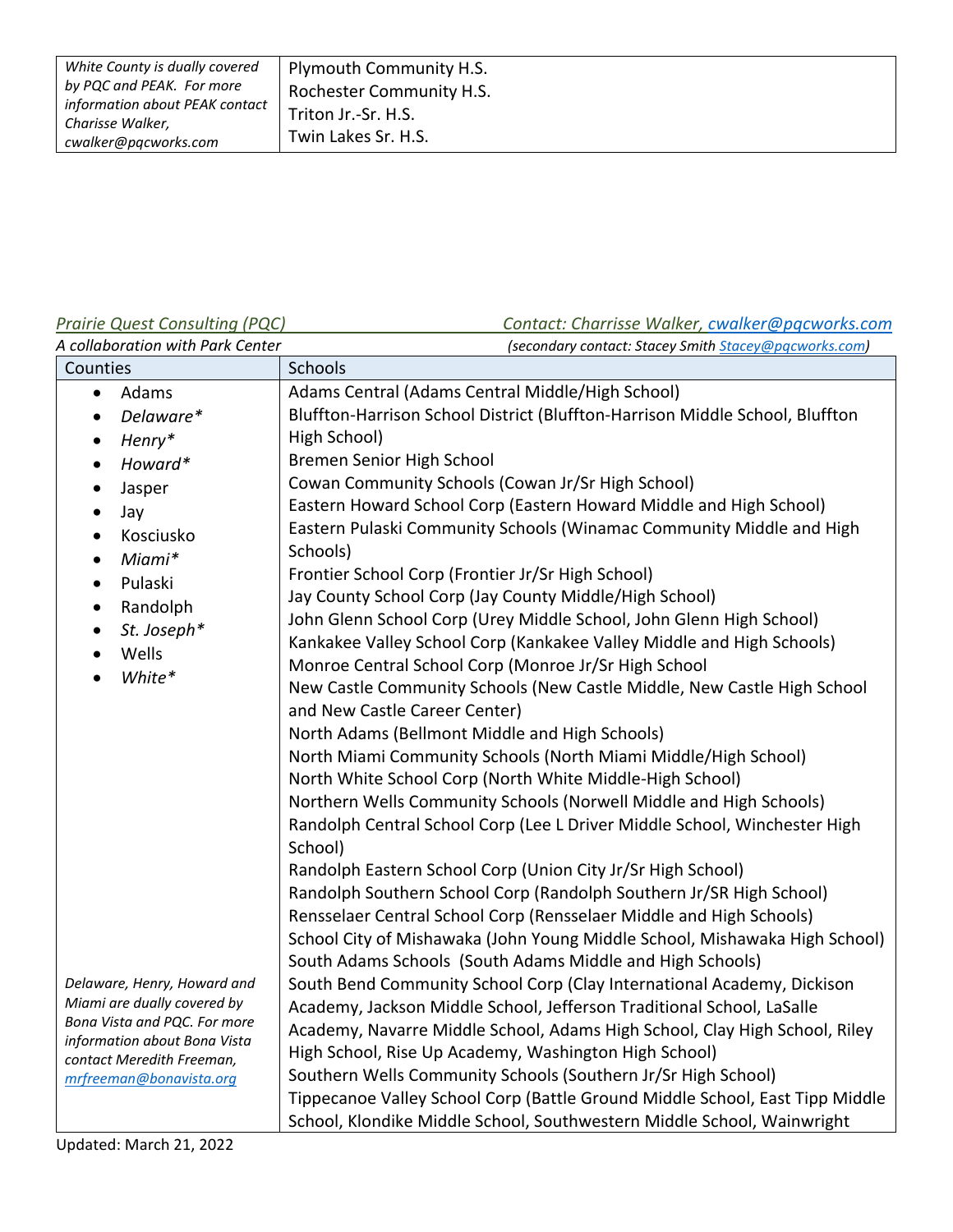| St Joseph County is dually                                     | Middle School, Wea Ridge Middle School, McCutcheon High School, William       |
|----------------------------------------------------------------|-------------------------------------------------------------------------------|
| covered by PQC and GAP-LOCC.                                   | Henry High School)                                                            |
| For more information about<br><b>GAP-LOCC contact Kathleen</b> | Tri-County School Corp (Tri-County Jr-Sr High School)                         |
| Savich,                                                        | Union School Corp (Union Jr. Sr High School, Indiana Digital Learning School) |
| kathie.savich@oppent.org                                       | Union-North United School Corp (LaVille Jr/Sr High School)                    |
|                                                                | Warsaw Community Schools (Warsaw Community High School, Lakeview              |
| White County is dually covered                                 | Middle School, Edgewood Middle School)                                        |
| by PQC and PEAK. For more<br>information about PEAK contact    | Wawasee Community School Corp (Wawasee Middle and High Schools)               |
| Faith Jones,                                                   | Wes-Del Community Schools (Wes-Del Middle/High School)                        |
| fjones@PEAKcommunity.com                                       | West Central School Corp (West Central Middle/High School)                    |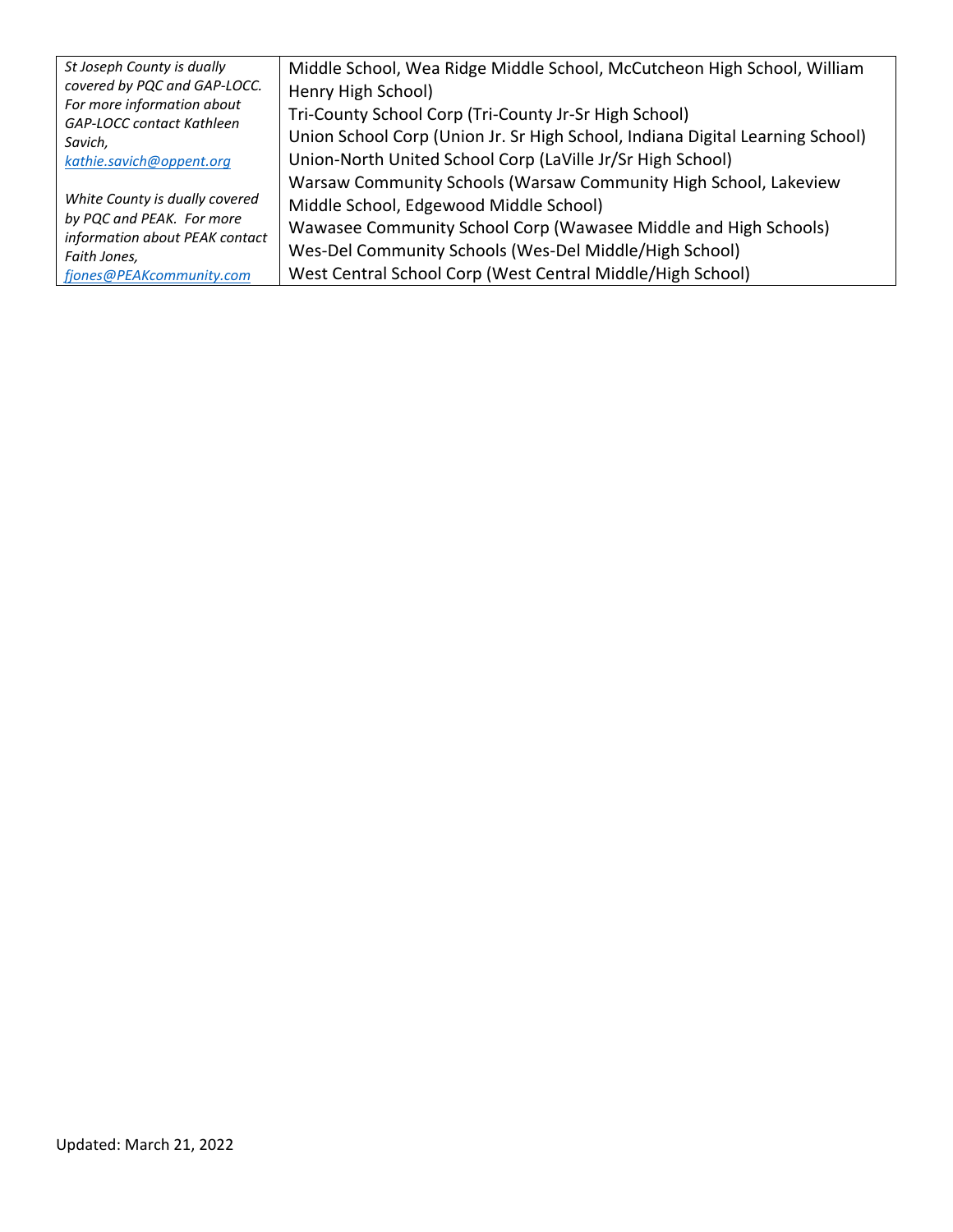|                                  |        | (secondary contacts: Heidi Brett Baker, hbrettbaker@pcqus.com; Maya Cox, macox@pcqus.com) |
|----------------------------------|--------|-------------------------------------------------------------------------------------------|
| Counties                         |        | <b>Schools</b>                                                                            |
|                                  | Benton | Benton Central Jr.-Sr. H.S.                                                               |
|                                  | Lake*  | Campagna Academy                                                                          |
|                                  | Newton | Clark Middle/H.S.                                                                         |
|                                  |        | Crown Point                                                                               |
|                                  |        | East Chicago Central H.S. (School City of East Chicago)                                   |
|                                  |        | Gavit H.S.                                                                                |
|                                  |        | <b>Hammond Area Career Center</b>                                                         |
|                                  |        | Hammond H.S.                                                                              |
|                                  |        | Kankakee Valley H.S.                                                                      |
|                                  |        | Lawrence Central H.S.                                                                     |
|                                  |        | Lawrence North H.S.                                                                       |
|                                  |        | Morton H.S.                                                                               |
| Lake County is dually covered by |        | North Newton Jr.-Sr. H.S.                                                                 |
| PCG and GAP-LOCC. For more       |        | Rensselaer H.S.                                                                           |
| information about GAP-LOCC       |        | South Newton Sr. H.S.                                                                     |
| contact Kathleen Savich,         |        | T.C. Harris                                                                               |
| kathie.savich@oppent.org         |        | Tri-County H.S.                                                                           |

### *Stone Belt Contact: MaryEllen Jones, [mejones@stonebelt.org](mailto:mejones@stonebelt.org)*

*(secondary contact: Bitta DeWees[, bdewees@stonebelt.org\)](mailto:bdewees@stonebelt.org)*

| A collaboration among DSI East, DSI West, KCARC |                                           |
|-------------------------------------------------|-------------------------------------------|
| Counties                                        | <b>Schools</b>                            |
| Bartholomew                                     | Bedford-North Lawrence H.S.               |
| <b>Brown</b>                                    | <b>Bloomington Community Transitions</b>  |
| Knox                                            | <b>Bloomington Graduation School</b>      |
| Lawrence                                        | Bloomington H.S. North                    |
| Monroe                                          | Bloomington H.S. South                    |
| Owen                                            | Brown County H.S.                         |
|                                                 | Columbus East H.S.                        |
|                                                 | Columbus North H.S.                       |
|                                                 | Edgewood H.S.                             |
|                                                 | George Rogers Clark School                |
|                                                 | Harmony School                            |
|                                                 | Indiana Connections Academy               |
|                                                 | Lincoln H.S.                              |
|                                                 | <b>McDowell Adult Education Center</b>    |
|                                                 | Mitchell H.S.                             |
|                                                 | North Knox Middle/H.S.                    |
|                                                 | Owen Valley H.S.                          |
|                                                 | South Knox Middle-H.S.                    |
|                                                 | The Academy of Science & Entrepreneurship |
|                                                 |                                           |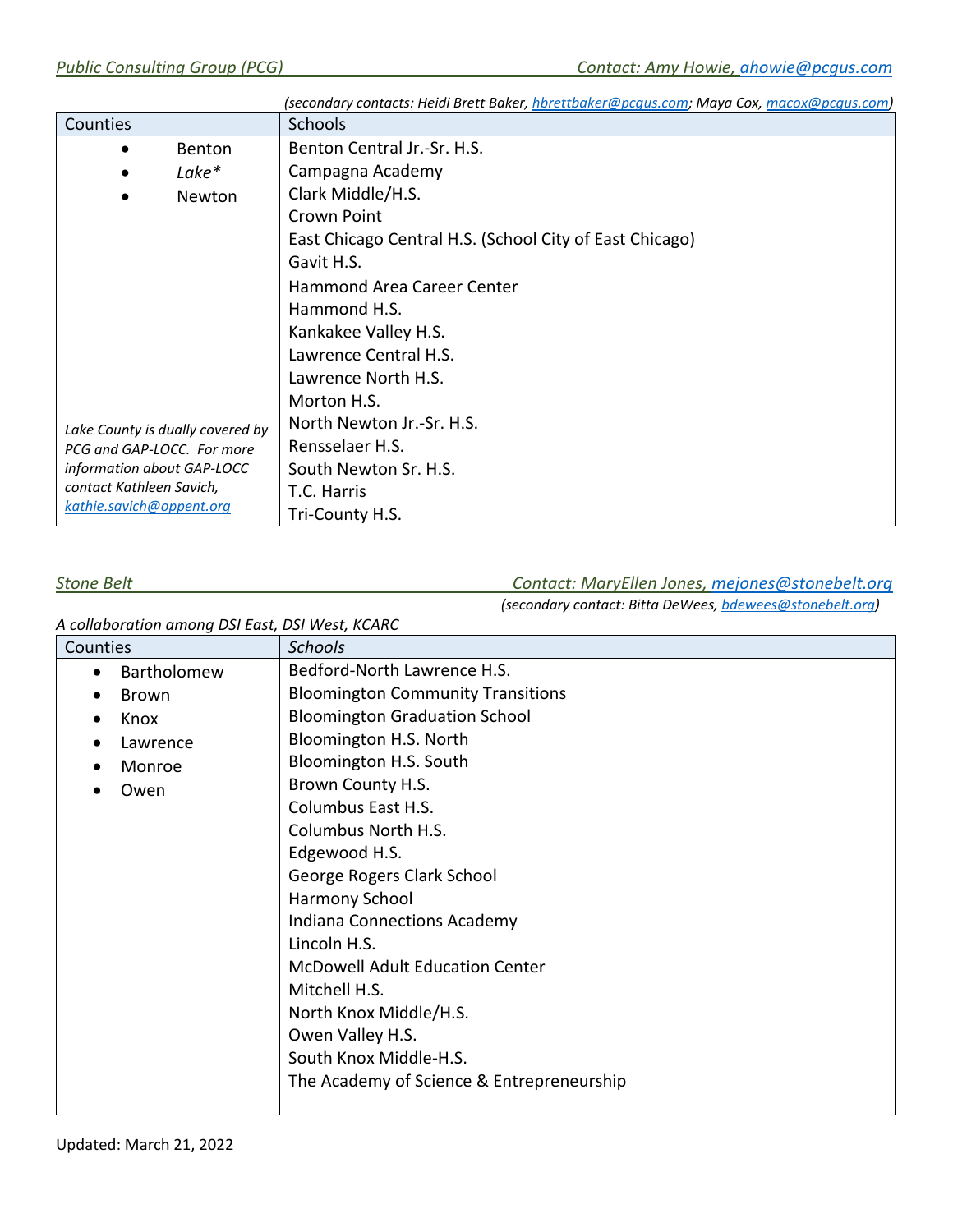# *Sycamore Contact: Patti Sebanc, [pssebanc@sycamoreservices.com](mailto:pssebanc@sycamoreservices.com)*

*(secondary contact: Joy Harding, [jharding@sycamoreservices.com\)](mailto:jharding@sycamoreservices.com)*

*A collaboration among Southern Indiana Resources Solutions Inc., The ARC of Gibson County, Rauch Inc., Blue River Services.* 

| Counties                                                              | Schools                          |                                 |
|-----------------------------------------------------------------------|----------------------------------|---------------------------------|
| Clark<br>$\bullet$                                                    | Academy for Innovative Studies   | South Central Jr. and Sr.       |
| Crawford<br>$\bullet$                                                 | Austin H.S.                      | H.S.                            |
| <b>Dubois</b><br>$\bullet$                                            | Benjamin Bosse H.S.              | South Spencer H.S.              |
| Floyd<br>$\bullet$                                                    | Boonville H.S.                   | South Vermillion                |
| Gibson<br>$\bullet$                                                   | Cannelton Elementary & H.S.      | Southridge Jr. and Sr. H.S.     |
| Harrison<br>$\bullet$                                                 | Castle H.S.                      | Southwestern H.S.               |
| Jefferson<br>$\bullet$                                                | Central H.S.                     | <b>Springs Valley Community</b> |
| Orange                                                                | Charlestown Sr. H.S.             | H.S.                            |
| Perry<br>$\bullet$                                                    | Clarksville Sr. H.S.             | Switzerland County H.S.         |
| Pike<br>$\bullet$                                                     | Community Montessori, Inc.       | Tecumseh H.S.                   |
|                                                                       | Corydon Central H.S.             | Tell City Jr.-Sr. H.S.          |
| Posey<br>$\bullet$                                                    | Corydon Central Jr. H.S.         | Terre Haute North Vigo          |
| Scott<br>$\bullet$                                                    | Crawford County H.S.             | H.S.                            |
| Spencer<br>$\bullet$                                                  | Eastern H.S.                     | Terre Haute South Vigo          |
| Switzerland<br>$\bullet$                                              | <b>Excel Center-Clarksville</b>  | H.S.                            |
| Vanderburgh<br>$\bullet$                                              | Floyd Central H.S.               | Waldo J Wood Memorial           |
| Vermillion*<br>$\bullet$                                              | Forest Park Jr.-Sr. H.S.         | JH.S.                           |
| Vigo                                                                  | Francis Joseph Reitz H.S.        | <b>Warrick Education Center</b> |
| Warrick                                                               | Gibson Southern H.S.             | West Vigo H.S.                  |
| Washington                                                            | Harwood Career Preparatory H.S.  | West Washington Jr.-Sr.         |
| *Vermillion County is dually                                          | Henryville Jr. and Sr. H.S.      | H.S.                            |
| served by Sycamore Services and<br>the Central Indiana Collaborative. | Heritage Hills H.S.              | William Borden H.S.             |
| For more information about the                                        | Jasper H.S.                      | William Henry Harrison          |
| Central Indiana Collaborative,                                        | Jeffersonville H.S.              | H.S.                            |
| contact Karen Papp at:                                                | Lanesville Jr. and Sr. H.S.      |                                 |
| kpapp@eastersealscrossroads.org                                       | <b>Madison Consolidated H.S.</b> |                                 |
|                                                                       | Mount Vernon H.S.                |                                 |
|                                                                       | New Albany Sr. H.S.              |                                 |
|                                                                       | New Tech Institute               |                                 |
|                                                                       | New Washington Jr.-Sr. H.S.      |                                 |
|                                                                       | North H.S.                       |                                 |
|                                                                       | North Harrison H.S.              |                                 |
|                                                                       | North Posey H.S.                 |                                 |
|                                                                       | Northeast Dubois H.S.            |                                 |
|                                                                       | Orleans Sr. H.S.                 |                                 |
|                                                                       | Paoli Jr. and Sr. H.S.           |                                 |
|                                                                       | Perry Central Jr.-Sr. H.S.       |                                 |
|                                                                       | Pike Central H.S.                |                                 |
|                                                                       | Princeton Community H.S.         |                                 |
|                                                                       | Reitz Memorial H.S.              |                                 |
|                                                                       | Salem H.S.                       |                                 |